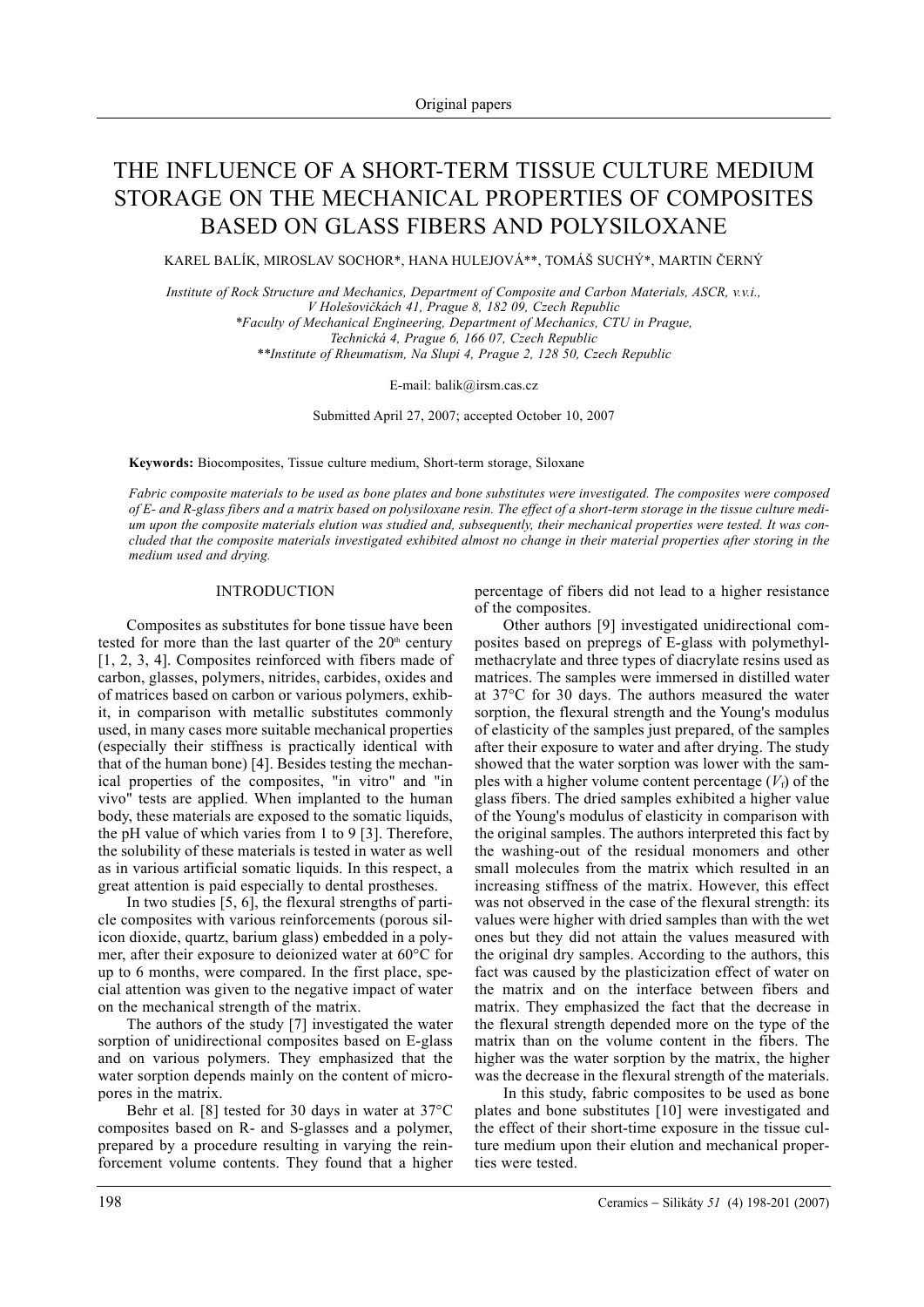## EXPERIMENTAL

The composites were prepared from a plain-woven V240 fabric (E-glass, VETROTEX, Litomysl, Czech Republic) and from a sateen-woven 21005 fabric (R-glass, VETROTEX, Saint Gobain, France). The glass composition is presented in Table 1.

The siloxane resin Lukosil M 130, polymethylsiloxane - commercial product of Lucebni zavody Kolin, Czech Republic - was used as the matrix precursor [11]. The soaked prepregs were stacked, cured at the temperature of 250 °C and the pressure of 0.5 MPa and without impregnation cut to pieces of the required size  $(51\times8\times2)$  mm. The surface topography of the investigated composites is shown in Figure 1a,b.

The flexural strength of the composites was determined in a three-point bending arrangement and the Young´s modulus of elasticity was determined in a fourpoint bending arrangement with the Inspekt 100 HT (Hagewald & Peschke, Germany) tester. The in-plane shear modulus was measured using the Erudite (London, UK) electrodynamic resonant frequency tester. The open porosity of samples was determined from density values measured by water penetration according to ASTM C-20 and the surface topography was measured by MahrSurf TS 50/4 (Mahr GmbH, Germany) noncontact measuring equipment.

Six samples from the two series were weighed and then exposed to the tissue culture medium (TCM) D-MEM (Sevapharma a.s., Prague, Czech Republic) at

Table 1. Chemical composition of the glass fibers used.

| Content $(wt.\%)$ | E-glass   | R-glass                  |  |
|-------------------|-----------|--------------------------|--|
| SiO <sub>2</sub>  | 53-57     | 58-60                    |  |
| $Al_2O_3$         | $12 - 15$ | $23 - 25$                |  |
| $CaO+MgO$         | $22 - 26$ | $14 - 17$                |  |
| $B_2O_3$          | $5 - 8$   |                          |  |
| $Na2O+K2O$        | $0 - 0.6$ | $\overline{\phantom{0}}$ |  |



37°C and *pH* 7 for 2, 4 and 6 weeks. During this exposure, the samples were agitated for 30 minutes every day. In the time intervals mentioned above, samples of D-MEM were taken for determining the extracted silicon by the atomic absorption spectrophotometry method (ASS) with the flame atomization technique, using the Varian Spektra A 880 apparatus (Varian, Australia). The tissue culture medium D-MEM, exposed to the same physical conditions as the samples investigated, was used as a reference solution. The samples were finally taken from the medium, rinsed with distilled water, dried at 120°C up to constant weight and weighed. The tests of mechanical properties of both the original and dried samples were performed.

## RESULTS AND DISCUSSION

In Figure 2, the mass loss of the composites in dependence on the time of exposure to the tissue culture medium is shown. Whereas with samples based on E-glass reinforcement a practically linear increase in the mass loss with the exposure time was observed, with composites based on R-glass the mass loss stopped and remained constant after 28 days of maceration.

This difference was probably caused by the content in alkali and  $B_2O_3$  with E-glass and by that in CaO with R-glass, see Table. 1 [9]. This was proved also by the determination of eluted Si by AAS, as shown in Figure 3. When the same matrix was used for the two series of samples, the elution depended mainly on the glass reinforcement type.

The structures of the two composites were also considered, see Figure 1 a, b. Whereas the surface of the composites based on E-glass was (due to the cloth weave) considerably open to the intrusion of the solution (see Figure 1a), the surface of the samples based on R-glass (with the sateen weave of the fabric) was more



Figure 1. Surface structure of the composite materials; a) E-glass+M130; b) R-glass+M130.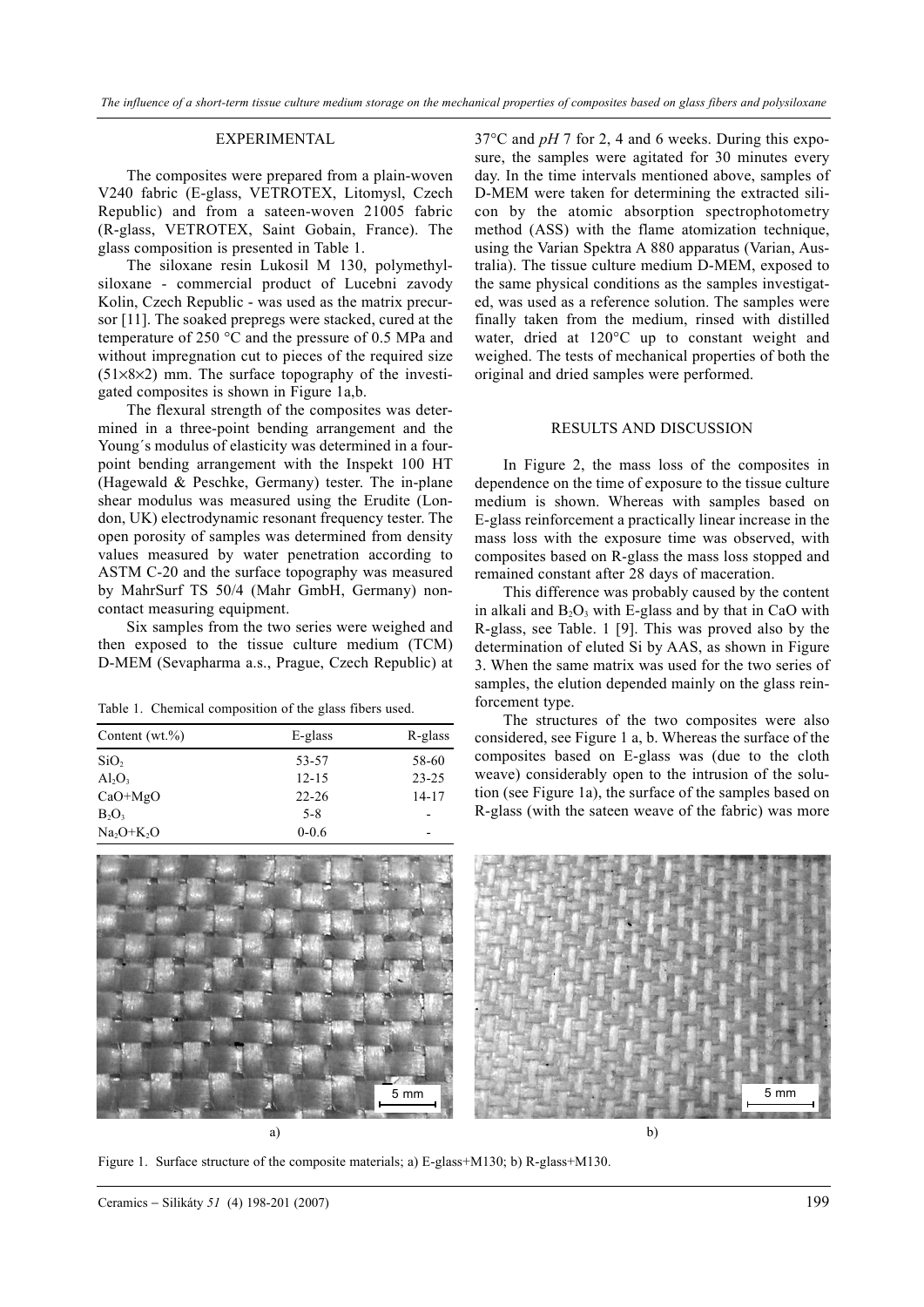closed (see Figure 1b). This agreed also with the different values of open porosity with these two samples, see Table 2. The different volume content in the fibers of the composite may also have played a role, see Table 2.

With these two series, no change in the apparent density was observed, within the limits of measurement accuracy, with the time of exposure to the TCM whereas the open porosity increased very slightly, see Figures 4 and 5.

The different values of the mechanical properties of both composites were caused especially by the different  $V<sub>f</sub>$  and the tensile strength of the two glasses (3.4 GPa with E-glass and 4.4 GPa with R-glass) and, in the case of the modulus of elasticity in shear *G*, especially by a stronger bond on the interface between the R-glass and the matrix. The values of the mechanical properties, i.e.

and on the interface between the R-glass at The values of the mechanical properties,<br>
The values of the mechanical properties,<br>  $\overrightarrow{e}$ -E-glas<br>  $\overrightarrow{0}$  days  $\overrightarrow{14}$  days  $\overrightarrow{28}$  days  $\overrightarrow{42}$  days ass loss of the c 0.20 Mass loss (%) 0.16 Mass loss (%) 0.12 0.08 0.04 E-glass R-glass 0.00

Figure 2. Mass loss of the composite materials in the course of the immersion.



Figure 3. Quantity of the extracted Si (µg/g) in dependence on the time of immersion measured by AAS.

the flexural strength  $R<sub>m</sub>$ , the modulus of elasticity in shear *G* and the Young's modulus of elasticity *E* - see Figures 6, 7 and 8 - exhibited with the two composites practically no change after the exposure and the drying and they were comparable with the starting materials. The small deviations were close to the sensitivity limit of the applied methods of measurement. Only with the composite based on R-glass a slight decrease in the modulus of elasticity in shear *G* may have been stated. However, this should be confirmed by further measurements using a longer time of exposure.

# **CONCLUSION**

The results reported in this study show that the difference between the mass losses of the composites in dependence on the time of exposure to the tissue culture medium is probably caused by the content in alkali and  $B_2O_3$  with E-glass and by that in CaO with the R-glass



Figure 4. The influence of TCM storage on density.



Figure 5. The influence of TCM storage on porosity.

Table 2. Basic properties of the composite materials before immersion.

|                | $V_{\rm f}$ (%) | Porosity $(\% )$ | Density $(g/cm^3)$ | $R_{\rm m}$ (MPa) | E(GPa) | G(GPa) |
|----------------|-----------------|------------------|--------------------|-------------------|--------|--------|
| $E-glass+M130$ | 51.00           | .1.40            | .85                | 152.88            | 23.18  | 2.59   |
| $R-glass+M130$ | 65.00           | 9.70             | .96                | 341.89            | 50.87  | 5.76   |

200 Ceramics − Silikáty *51* (4) 198-201 (2007)